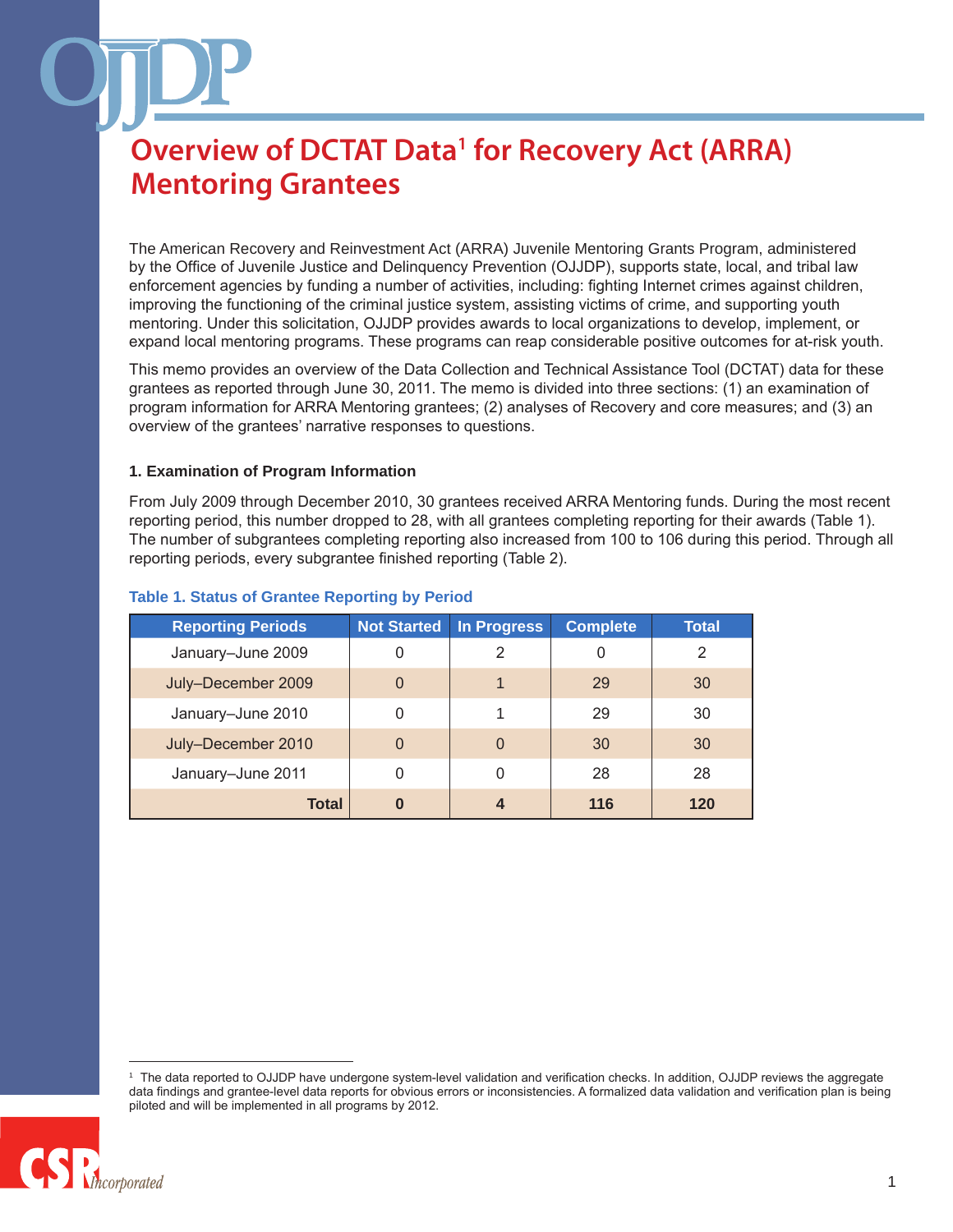| <b>Reporting Periods</b> | <b>Not Started</b> | In Progress  | <b>Complete</b> | <b>Total</b> |
|--------------------------|--------------------|--------------|-----------------|--------------|
| January-June 2009        | 0                  | 0            | 0               | 0            |
| July-December 2009       | 0                  | $\Omega$     | 99              | 99           |
| January-June 2010        | 0                  | 0            | 99              | 99           |
| July-December 2010       | 0                  | $\mathbf{0}$ | 100             | 100          |
| January-June 2011        | 0                  | 0            | 106             | 106          |
| <b>Total</b>             | $\bf{0}$           | 0            | 404             | 404          |

### **Table 2. Status of Subgrantee Reporting by Period**

In examining the award amounts by state, we see that Maryland received the most grant funds, followed by Pennsylvania and Florida (Table 3).2

#### **Table 3. Total Award Amount by State**

| <b>Grantee State</b> | <b>Award Amount</b> |
|----------------------|---------------------|
| CA                   | \$1,494,523         |
| CO                   | \$996,483           |
| <b>FL</b>            | \$7,030,450         |
| ΙA                   | \$2,364,069         |
| LA                   | \$982,175           |
| MA                   | \$499,830           |
| <b>MD</b>            | \$35,944,825        |
| <b>MN</b>            | \$500,000           |
| <b>NC</b>            | \$1,877,974         |
| <b>NM</b>            | \$499,998           |
| OH                   | \$500,000           |
| <b>OR</b>            | \$500,000           |
| <b>PA</b>            | \$33,773,300        |
| <b>SC</b>            | \$596,169           |
| <b>SD</b>            | \$499,908           |
| <b>TN</b>            | \$500,000           |
| <b>TX</b>            | \$998,962           |
| <b>WA</b>            | \$1,000,000         |
| WI                   | \$497,691           |

<sup>&</sup>lt;sup>2</sup> Amounts represent the state to which the grant was awarded and do not necessarily indicate the state in which grant money is being used to conduct activities.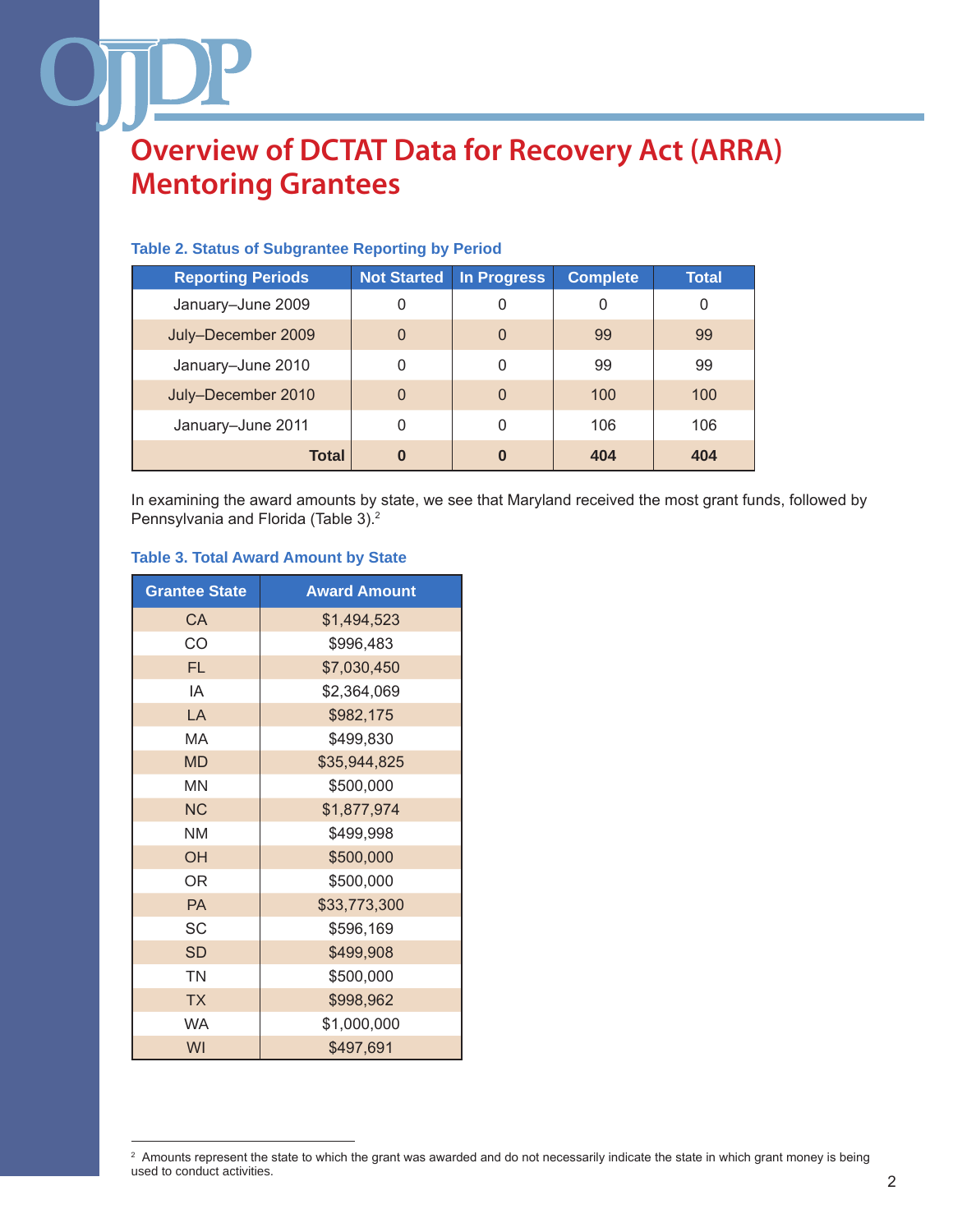The most grants/subgrants awarded for Recovery Mentoring prevention programs during this period went to Maryland (n = 57), Pennsylvania (n =39), and Iowa (n = 9). Figure 1, below, presents a state-by-state comparison.



#### **Figure 1. Grants/Subgrants by State, January–June 2011**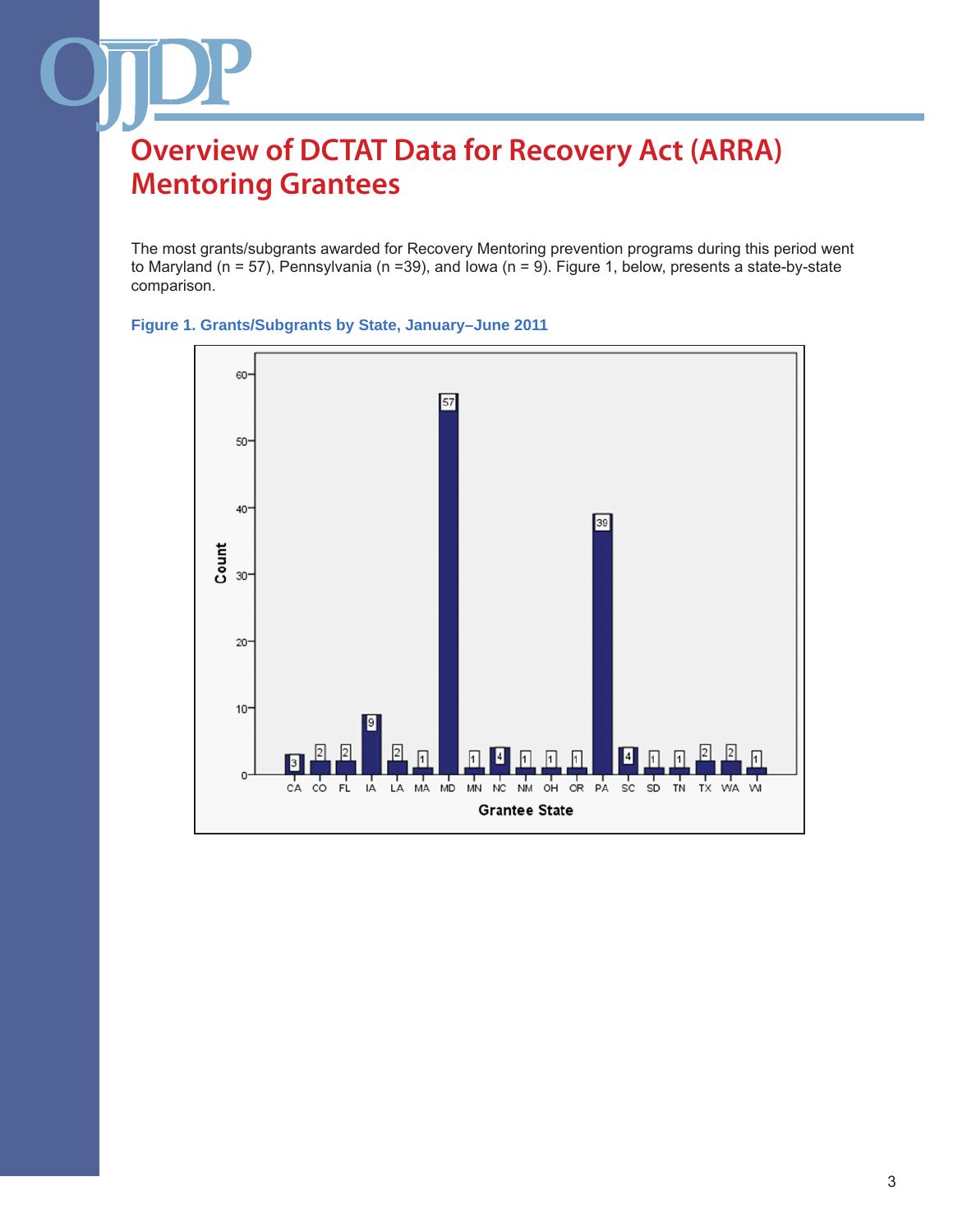Analysis of implementing agencies for this period revealed that the majority of programs were implemented by nonprofit, community-based organizations, representing 87 percent of reported implementing organization types (see Figure 2).



#### **Figure 2. Implementing Organization Type for January–June 2011 (N = 134)**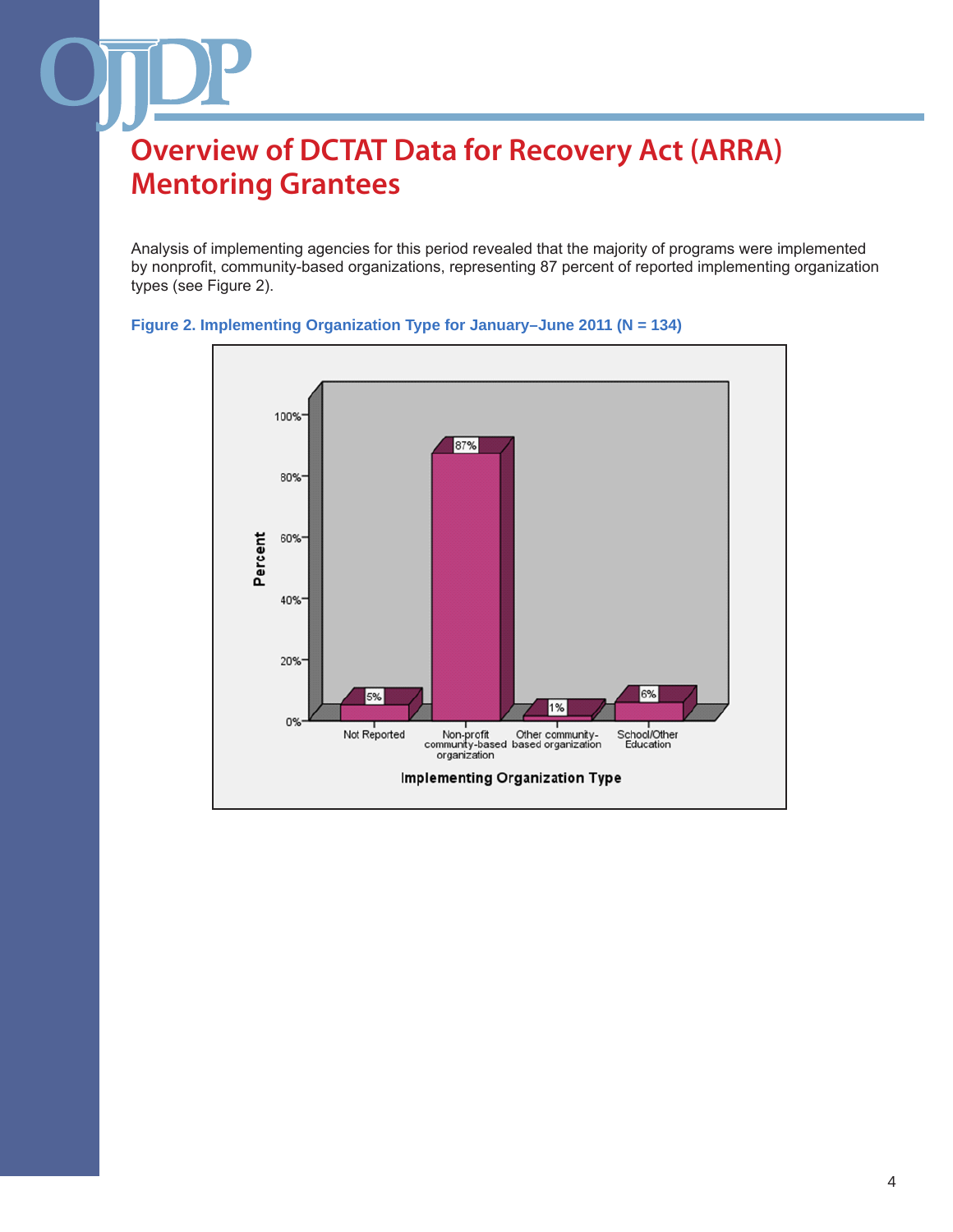Table 4 provides an aggregate of demographic data during the January–June 2011 reporting period. More specifically, the numbers below represent the population actually served by ARRA Juvenile Mentoring grantees during their project period. Targeted services include any services or approaches specifically designed to meet the needs of the population (e.g., gender-specific, culturally based, and developmentally appropriate services).

#### **Table 4. Target Population: January–June 2011**

|                       | <b>Population</b>                          | <b>No. of Grantees Who Served This</b><br><b>Group During Project Period</b> |
|-----------------------|--------------------------------------------|------------------------------------------------------------------------------|
| <b>RACE/ETHNICITY</b> | American Indian/Alaskan Native             | 59                                                                           |
|                       | Asian                                      | 51                                                                           |
|                       | <b>Black/African American</b>              | 119                                                                          |
|                       | Hispanic or Latino (of any race)           | 113                                                                          |
|                       | Native Hawaiian and Other Pacific Islander | 19                                                                           |
|                       | Other Race                                 | 95                                                                           |
|                       | White/Caucasian                            | 121                                                                          |
|                       | Youth population not served directly       | $\mathbf 0$                                                                  |
| <b>JUSTICE</b>        | At-Risk Population (no prior offense)      | 123                                                                          |
|                       | <b>First Time Offenders</b>                | 92                                                                           |
|                       | <b>Repeat Offenders</b>                    | 69                                                                           |
|                       | Sex Offenders                              | 23                                                                           |
|                       | <b>Status Offenders</b>                    | 62                                                                           |
|                       | <b>Violent Offenders</b>                   | 51                                                                           |
|                       | Youth population not served directly       | 3                                                                            |
| <b>GENDER</b>         | Male                                       | 126                                                                          |
|                       | Female                                     | 122                                                                          |
|                       | Youth population not served directly       | $\pmb{0}$                                                                    |
| <b>AGE</b>            | $0 - 10$                                   | 63                                                                           |
|                       | $11 - 18$                                  | 124                                                                          |
|                       | Over 18                                    | 21                                                                           |
|                       | Youth population not served directly       | $\mathbf 0$                                                                  |
| <b>GEO</b>            | Rural                                      | 80                                                                           |
|                       | Suburban                                   | 75                                                                           |
|                       | <b>Tribal</b>                              | 14                                                                           |
|                       | Urban                                      | 109                                                                          |
|                       | Youth population not served directly       | $\pmb{0}$                                                                    |
| <b>OTHER</b>          | <b>Mental Health</b>                       | 87                                                                           |
|                       | <b>Substance Abuse</b>                     | 73                                                                           |
|                       | Truant/Dropout                             | 78                                                                           |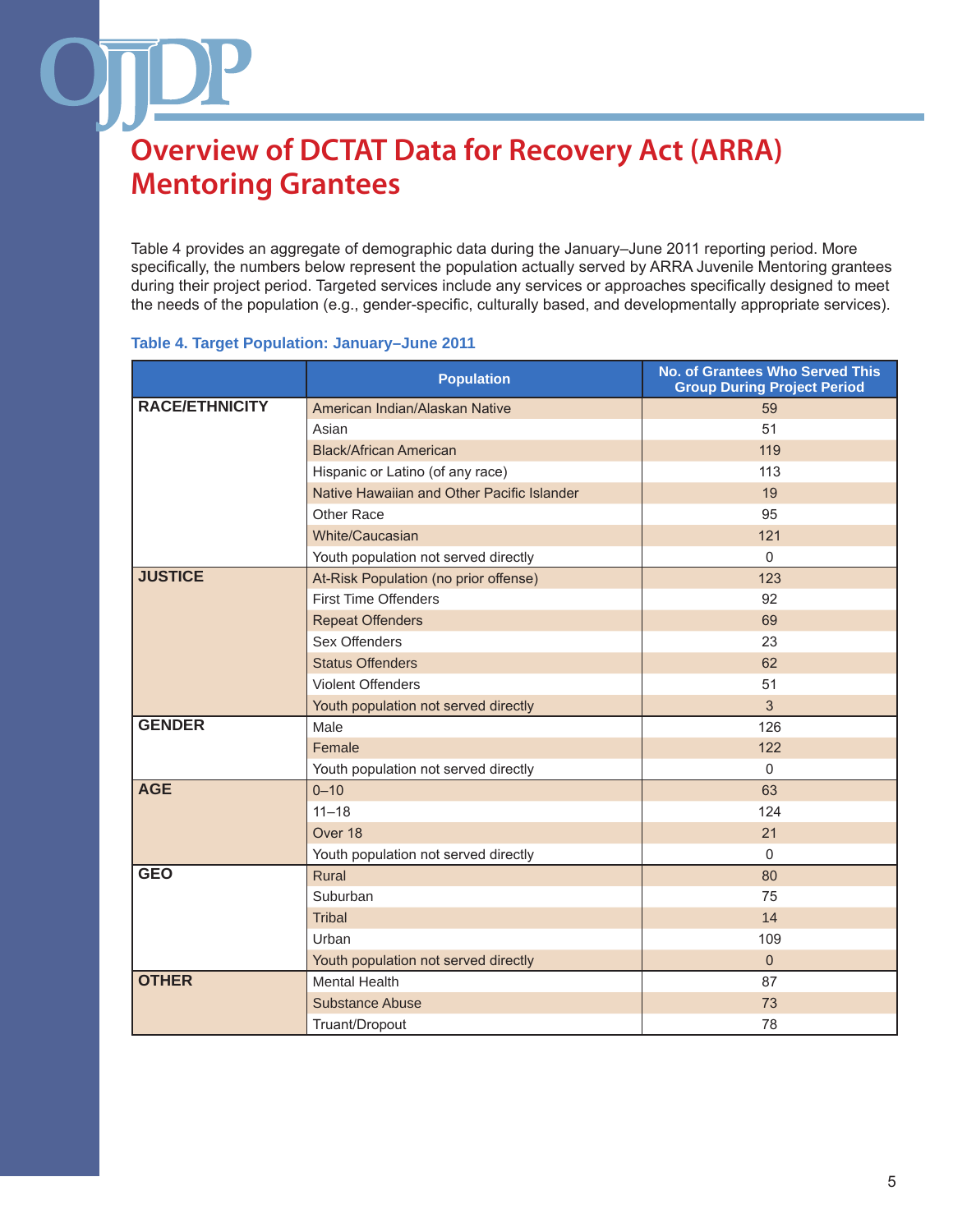### **2. Analysis of Recovery and Core Measures**

During the January–June 2011 reporting period, 83 percent of essential services were maintained without interruption with Recovery Mentoring funds. Furthermore, 5,811 new essential services were funded and 1,408 services were enhanced due to Recovery Mentoring funds (Table 4).

### **Table 4. Recovery Measures**

| Percent of essential services maintained without interruption with Recovery<br>Mentoring funds | 83%   |
|------------------------------------------------------------------------------------------------|-------|
| No. of new essential services funded with Recovery Mentoring funds                             | 5.811 |
| No. of enhanced essential services funded with Recovery Mentoring funds                        | 1.408 |

During the January–June 2011 reporting period, 93 percent of grantees had implemented evidence-based programs and practices (Figure 3), which amounted to more than \$47 million (\$47,083,479).

### **Figure 3. Percentage of Evidence-Based Programs/Practices for January–June 2011**

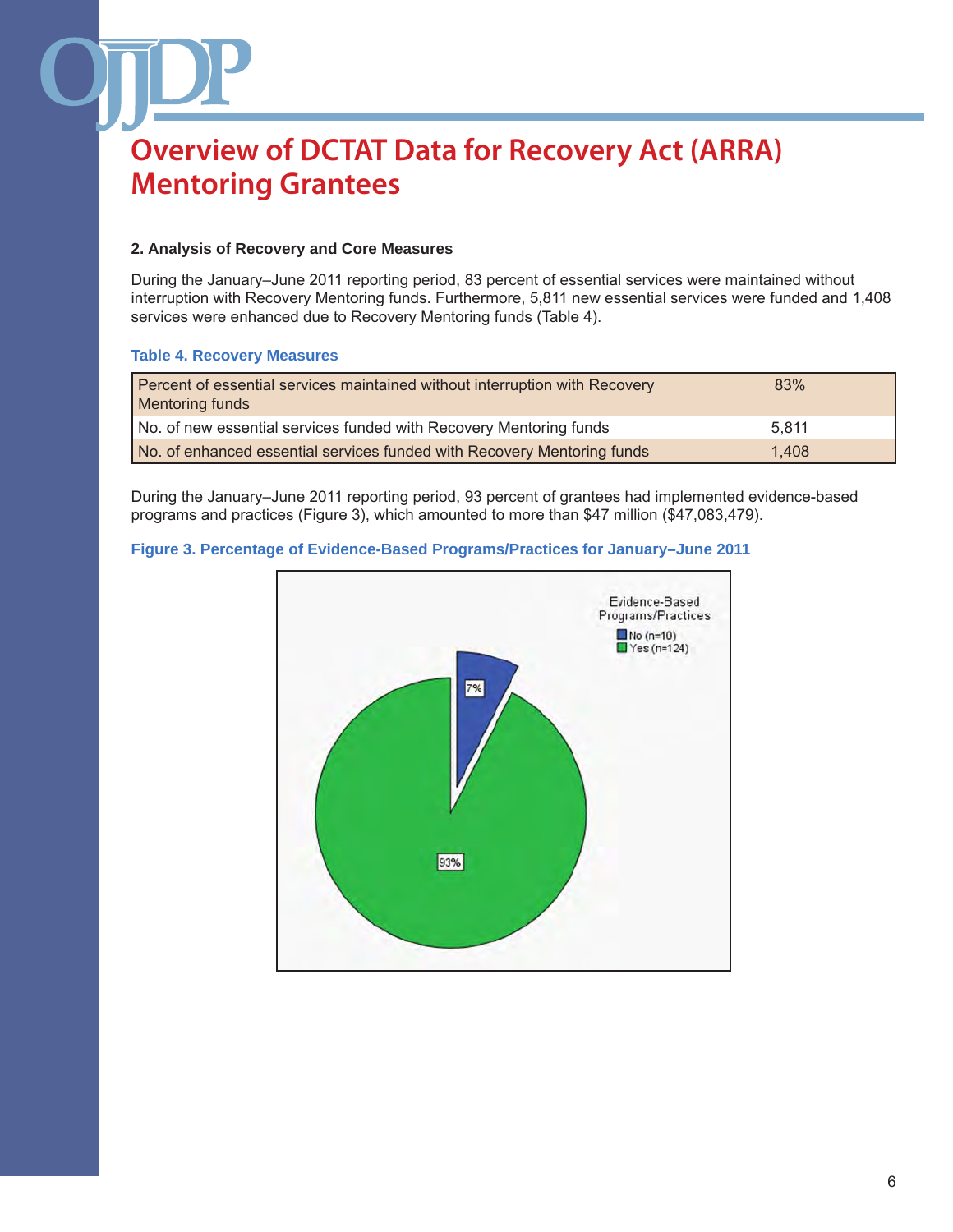In all, 124 evidence-based programs were implemented during this reporting period, representing 93 percent of the awards under this solicitation. Figure 4 illustrates the number of evidence-based programs or practices by reporting period.



#### **Figure 4. Evidence-Based Programs/Practices by Reporting Period**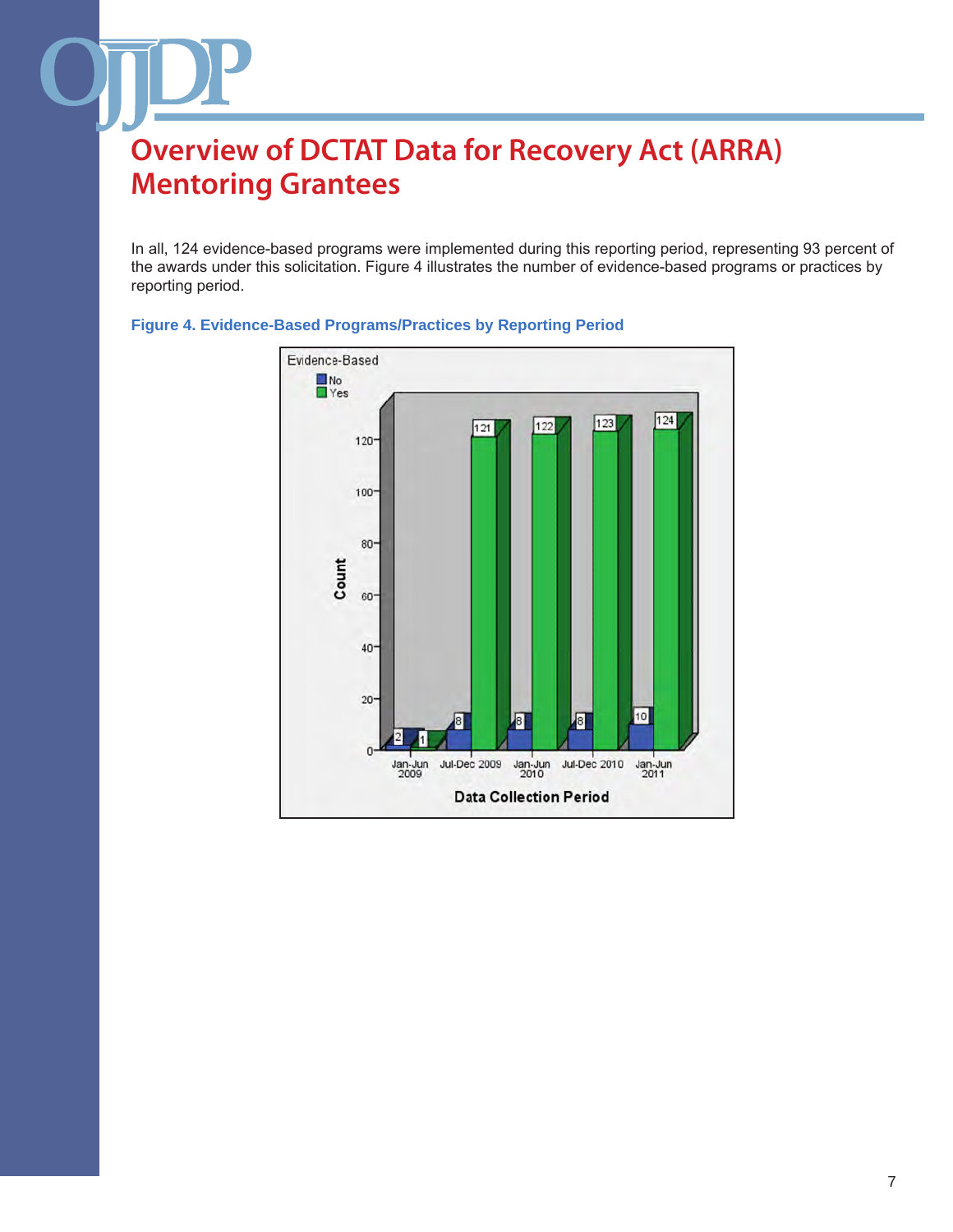This next section provides an aggregate of performance measures data. Of the 28,987 youth served by ARRA Juvenile Mentoring grantees, 28,406 (98 percent) were served using an evidence-based program or practice. In addition, 6,335 (74 percent) of the total number of eligible youth exited their programs having completed program requirements. Grantees self-define the requirements needed for a youth to complete the program. At times, the program cannot be completed in the 6-month reporting period. For example, in one program, youth must complete 9 months of mentoring to be considered successful. If a youth exits the program for any reason before 9 months of mentoring, he or she is considered unsuccessful. As described, the lack of a shorter-term program completion definition decreases the overall program completion rate.

Performance indicators on the program mentors were also collected. During this reporting period, 8,328 new program mentors were recruited. Of the 8,021 mentors who received training, 7,914 (99 percent) successfully completed the training. Moreover, 45 percent of mentors reported an increase in program knowledge. Of the 20,460 mentors in the program during the reporting period, 17,240 (84 percent) remained active mentors.

Collaboration with active partners also leads to the success of mentoring programs, and 92 percent of mentoring programs reported having active partners during this reporting period.

| <b>Performance Indicator</b>                                                              | <b>Number of Youth or</b><br><b>Mentors</b> |                           |                |
|-------------------------------------------------------------------------------------------|---------------------------------------------|---------------------------|----------------|
| No. of program youth served<br>during reporting period                                    | 28,987                                      |                           |                |
| No. of program youth served<br>using an evidence-based<br>program or model                | 28,406                                      |                           |                |
| No. of program mentors<br>recruited                                                       | 8,328                                       |                           |                |
| <b>Performance Indicator</b>                                                              | <b>Completed</b>                            | <b>Total Number</b>       | <b>Percent</b> |
| No. and percent of program<br>youth completing program<br>requirements                    | 6,335                                       | 8,546                     | 74%            |
| No. and percent of mentors<br>successfully completing<br>training during reporting period | 7,914                                       | 8,021                     | 99%            |
| No. and percent of trained<br>mentors with increased<br>knowledge of the program<br>area  | 8,451                                       | 18,679                    | 45%            |
|                                                                                           |                                             |                           |                |
| Mentor retention rate                                                                     | 17,240 active mentors                       | 20,460 mentors            | 84%            |
| Percent of mentoring<br>programs with active partners                                     | 352 programs with<br>active partners        | 384 mentoring<br>programs | 92%            |

#### **Table 5. Performance Indicators for January–June 2011**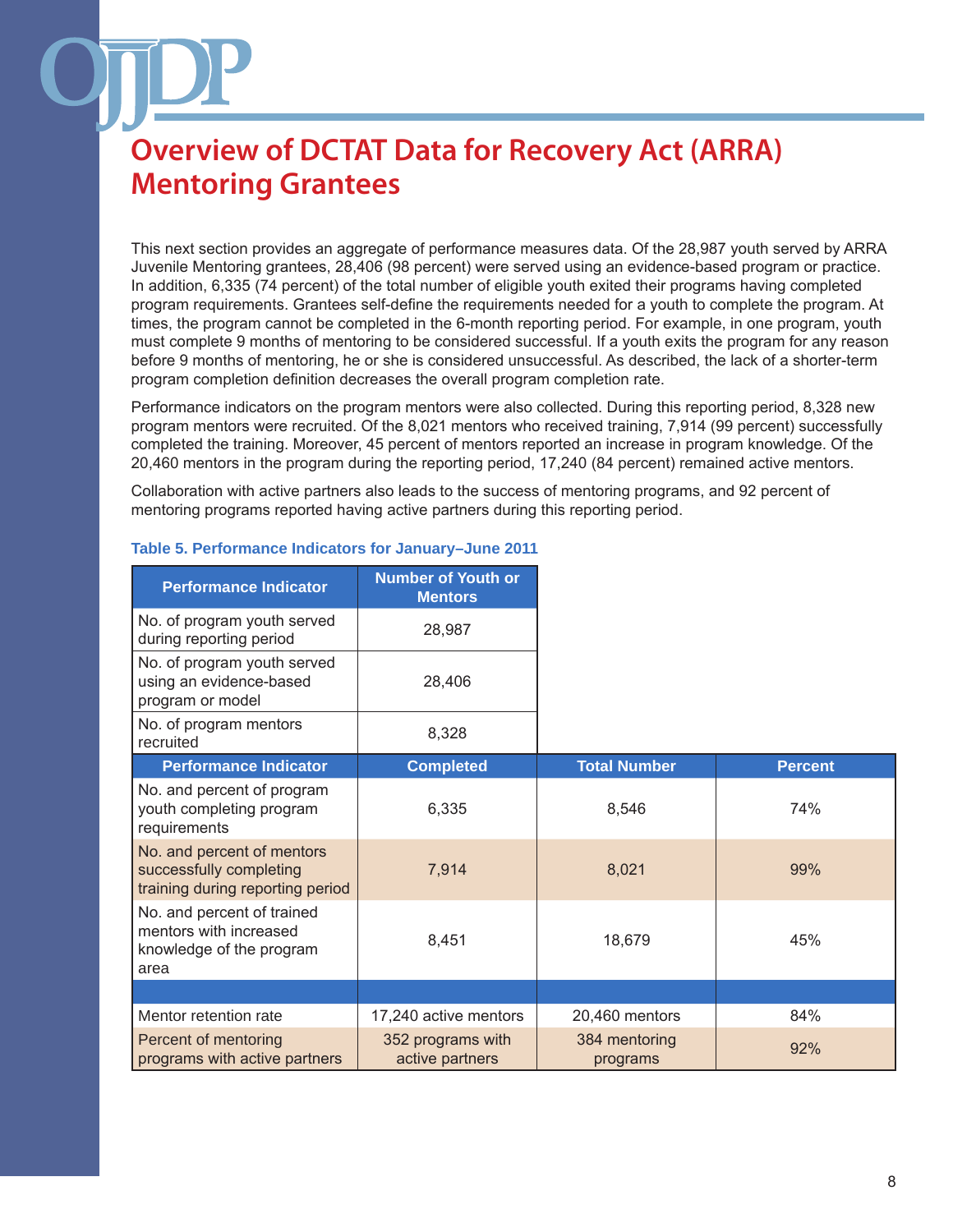The next two tables reveal the offending levels among the youth served. Less than 1 percent committed a new offense while in the program (Table 6), whereas 50 percent committed a new offense 6 to 12 months after program completion (Table 7). The majority of programs under this solicitation have active partners, indicting widespread community involvement and buy-in, which is essential to the success of mentoring programs. Moreover, the mentor retention rate for these programs is relatively high—84 percent—which is also a likely contributor to the program's overall success.

### **Table 6. Performance Indicators for January–June 2011: Short-Term Offending Data**

|                                                                                                  | <b>Number of</b><br>Youth                                                                  |                     |
|--------------------------------------------------------------------------------------------------|--------------------------------------------------------------------------------------------|---------------------|
| No. of program youth tracked for new delinguent offenses during reporting period<br>(short-term) |                                                                                            | 24,112              |
|                                                                                                  | No. of program youth who had a new arrest or delinguent offense during reporting<br>period | 217                 |
|                                                                                                  | No. of youth recommitted to a juvenile facility during reporting period                    | 35                  |
|                                                                                                  | No. of youth sentenced to adult prison during reporting period                             |                     |
|                                                                                                  | No. of youth with other sentence during reporting period                                   | 6                   |
| <b>Total</b>                                                                                     |                                                                                            | 217/24,112<br>0.90% |

### **Table 7. Performance Indicators for January–June 2011: Long-Term Offending Data**

|                                                                                                                     | <b>Number of</b><br>Youth                                                                                                     |                |
|---------------------------------------------------------------------------------------------------------------------|-------------------------------------------------------------------------------------------------------------------------------|----------------|
| No. of program youth who exited program 6-12 months ago who were tracked for new<br>delinquent offenses (long-term) |                                                                                                                               | 260            |
|                                                                                                                     | No. of program youth who exited program 6–12 months ago who had a new arrest<br>or delinquent offense during reporting period | 131            |
|                                                                                                                     | No. of program youth who exited program 6-12 months ago and were sentenced<br>to a juvenile facility during reporting period  | 6              |
|                                                                                                                     | No. of program youth who exited program 6-12 months ago and were sentenced<br>to adult prison during reporting period         | $\Omega$       |
|                                                                                                                     | No. of program youth who exited program 6–12 months ago and received another<br>sentence during reporting period              | $\Omega$       |
| <b>Total</b>                                                                                                        |                                                                                                                               | 131/260<br>50% |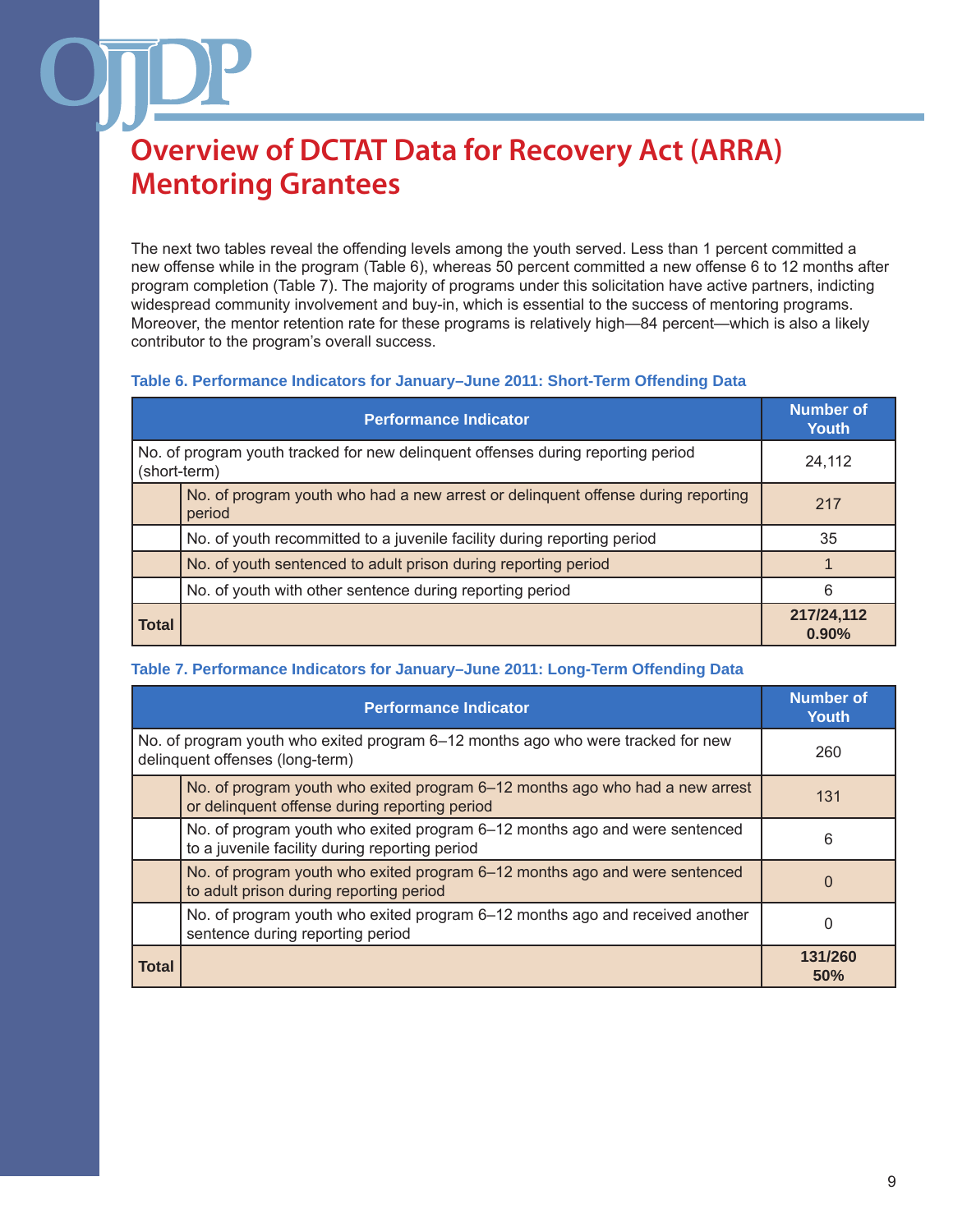Table 8 shows the percentages of youth who exhibited improvement in selected target behaviors (shortterm). Participating youth demonstrated the most improvement in gang-resistance involvement (100 percent), antisocial behavior (82 percent), and GPA (69 percent).

| <b>Target Behavior</b>       | <b>No. of Youth Served</b><br>with Intended<br><b>Behavior Change</b> | No. of Youth<br><b>Served</b> | <b>Percent of Youth with</b><br><b>Intended Behavior</b><br><b>Change</b> |
|------------------------------|-----------------------------------------------------------------------|-------------------------------|---------------------------------------------------------------------------|
| Social Competence            | 6,302                                                                 | 9,654                         | 65%                                                                       |
| <b>School Attendance</b>     | 3,841                                                                 | 9,262                         | 41%                                                                       |
| <b>GPA</b>                   | 383                                                                   | 558                           | 69%                                                                       |
| <b>GED</b>                   | $\Omega$                                                              | $\Omega$                      | $0\%$                                                                     |
| Perception of Social Support | 567                                                                   | 958                           | 59%                                                                       |
| <b>Family Relationships</b>  | 486                                                                   | 887                           | 55%                                                                       |
| <b>Antisocial Behavior</b>   | 709                                                                   | 860                           | 82%                                                                       |
| <b>Substance Use</b>         | 33                                                                    | 226                           | 15%                                                                       |
| Gang-Resistance Involvement  | 41                                                                    | 41                            | 100%                                                                      |
| <b>Total</b>                 | 12.362                                                                | 22.446                        | 55%                                                                       |

### **Table 8. Target Behaviors for January–June 2011**

### **3. Examination of Narrative Data**

#### *Program Goals Accomplished: January–June 2011*

An analysis of the ARRA Mentoring narrative response data revealed several significant accomplishments of the grantees during this reporting period. For example, the Youth Opportunities Program (YOP) of Family Service, Inc. reported screening and training 10 potential mentors. In addition, program staff presented 101 "free things to do with your mentee," as well as other helpful suggestions for developing a positive relationship. Outreach and recruitment activities continued for mentors through the posting of flyers and brochures throughout the community. In addition, information was presented to various sites including churches, community colleges, community agencies, and radio spots. Program staff also provided a series of mentor/ mentee workshops covering such topics as the consequences of dropping out of school and the impact of incarceration on child development. Enjoyable social events also were provided, including a trip to the aquarium and a softball game/cookout for the mentor/mentees and their families.

The Wellspring Alliance for Families, Inc. graduated 36 high school students from its Chase Leadership Academy. This 8-month mentoring program provides educational opportunities in a highly interactive learning environment to help students obtain essential career skills. It provides sessions on life skills such as goal setting and critical thinking. It also offers sessions on career skills such as handling change at work, dealing with difficult people, developing team building skills, and creating a resume. Financial literacy workshops were also provided, including the benefits of saving, the value of credit, needs vs. wants, and the burden of debt. Upon successful completion of the program, each student receives a computer. The grantee was also able to implement its new community partnership with Life Choices – Mentoring of MOMs, a mentoring program serving at-risk pregnant teens.

Helping Services for Northeast Iowa, Inc. reported launching a recruitment campaign in January in honor of National Mentoring Month. This campaign included a visual of a mentor and mentee on a pop (soda) can,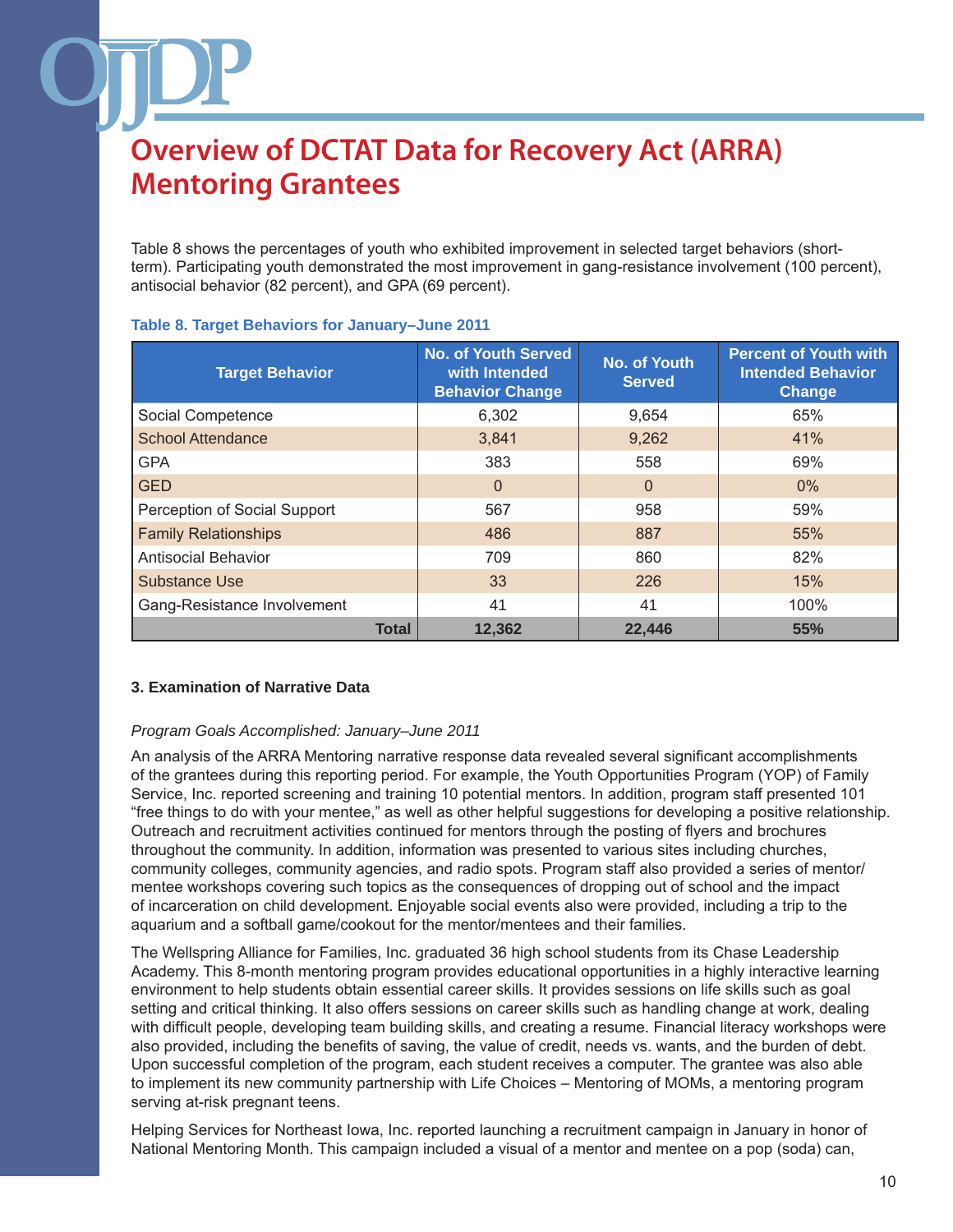the theme being "Mentoring Can... Refresh your inner kid." The organization's recruitment plan also targets Facebook users in the area with a Facebook ad, page, and group. The grantee noted that its programs were able to recruit and initially train 11 new mentors during the reporting period. Similarly, Clinton Community Schools reported adding 18 new mentors during this reporting period. They also added 23 new youth to the program.

The Sacramento County Office of Education reported that its project with two mentoring program models is in operation at all seven of its target sites (three middle schools and four alternative high schools). Both programs—Friday Night Live Mentoring (cross-age model) and LINKS Mentoring (adult volunteer model)—had very successful years. Mentors in both programs are recruited and complete an application, interview, and training process. Additional mentor meetings are conducted throughout the year, with fall and spring trainings coupled with weekly "rap sessions" for the high school mentors, and periodic "Mentor Gatherings" for adult mentors. Baseline data and progress data reveal that these programs are generating the desired outcomes.

Likewise, Lutheran Social Services of South Dakota demonstrated that its program has made a positive impact on students' academic, attendance, and discipline records at school. Students reported that they felt excited at school. In addition, one major goal of the program is to let the students involved know that the community cares about them and what they do. To measure this, the organization asked students if there are any adults who care about what happens to them. Fully 96.5 percent of students responded positively to this question. The grantee also reported that it is fortunate to have an exemplary staff, with employees constantly enhancing their skills.

According to recent student and parent satisfaction surveys, DREAMS of Wilmington, Inc. has also continued to provide programming that builds self-esteem, self-efficacy, and strong family involvement in economically disadvantaged youth at risk for delinquency, gang involvement, substance abuse, and school dropout. All three of the program's high school seniors are graduating and going on to college—no small accomplishment in a county where the high school graduation rate for youth living in poverty is just 56 percent. In addition, one of the program's seniors was awarded a \$20,000 scholarship from Dell, Inc., as well as a scholarship from a local women's business group; another senior was nominated for the YWCA Teen Achievement Award; and a third was accepted to the prestigious North Carolina School of the Arts for its summer modern dance program. DREAMS has also addressed the root causes of delinquency, negative behavior, and school dropout by empowering its Teen Council to conduct several activities: raise awareness about the program at events, enhance college readiness skills through tours and assistance with applications, cultivate leadership skills through retreats and weekly sessions, and perform public service.

#### *Problems/Barriers Encountered: January–June 2011*

In addition to their accomplishments, ARRA Mentoring grantees reported encountering a few significant problems/barriers this reporting period that prevented them from reaching their goals or milestones. Overwhelmingly, programs continue to struggle with parents and mentors not returning phone calls. Due to lack of communication, some matches have gone weeks without seeing each other, causing program staff to provide intense match support to get the pairs reconnected.

Another challenge continues to be the recruitment of male mentors from the community who are able to pass all screening procedures. Due to the lack of male mentors in the programs, male mentees often have to wait for months for a mentor. When an appropriate male mentor becomes available, most of the male mentees are no longer interested in participating in the program or have aged out. Likewise, one grantee pointed out that there remains the potential to touch many children's lives through mentoring programs, but that a limited number of volunteers are available. Every child could use a mentor, but unfortunately, not every adult is able to volunteer. Furthermore, organizations indicated that the availability of quality mentors willing to spend time with at-risk youth could be a challenge in rural areas.